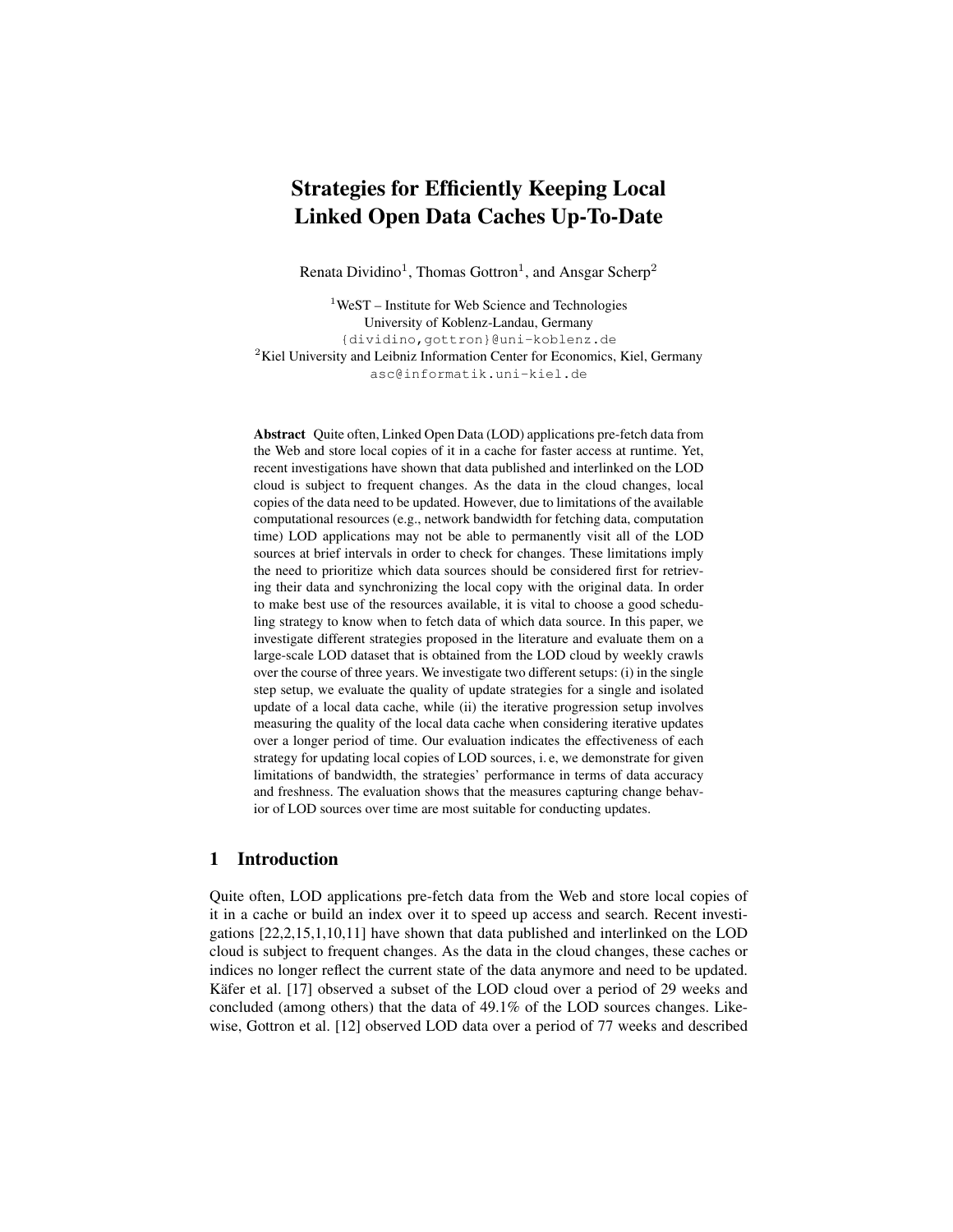that the accuracy of indices built over the LOD sources drops by 50% after already 10 weeks. These outcomes indicate that almost half of the LOD sources are not appropriate for long-term caching or indexing. Unquestionably, data on the LOD cloud changes and knowledge about these changes, i. e., about the change behavior of a dataset over time, is important as it affects various different LOD applications such as indexing of distributed data sources [18], searching in large graph databases [13], search optimization [19], efficient caching [8,24,14], and recommending vocabularies to Linked Data engineers [21].

LOD applications relying on data from the LOD cloud need to cope with constant data updates to be able to guarantee a certain level of quality of service. In an ideal setting, a cache or an index is kept up-to-date by continuously visiting all data sources, fetching the most recent version of the data and synchronizing the local copies with it. However, in real world scenarios LOD applications must deal with limitations of the available computational resources (e.g., network bandwidth, computation time) when fetching data from the LOD cloud. These limitations imply the necessity to prioritize which data sources should be first considered for retrieving their data. In order to make best use of the resources available, it is vital to choose a good scheduling strategy for updating local copies of the LOD data sources. While there exists research on the freshness analysis of the cached data for answering SPARQL queries in a hybrid approach such as Umbrich et al [24], to the best of our knowledge, there is no work addressing strategies to efficiently keep local copies of LOD source up-to-date.

Intuitively, a strategy dedicated to update data caches build out of data from the LOD cloud would make use of the HTTP protocol. The *Last-Modified* HTTP header field denotes when a LOD source behind this URI has been changed last. However, in a previous investigation [9], we showed that only very few LOD sources (on average only 8%) provide correct update values. Consequently, applications relying on such information are susceptible to draw wrong conclusions. Thus, this method is inappropriate for probing a LOD source for whether or not it has been changed since the last retrieval of its data. The only alternative is to actually retrieve the data from the sources and check it for changes.

In this paper, we consider update scheduling strategies for maintaining indices of web documents and metrics initially developed to capture the data changes in LOD sources and analyze their effectiveness for updating local copies of LOD sources. Scheduling strategies aim for deriving an order for data sources to when they should be visited. Consequently, the application updates its local copy by fetching data from the data sources following this order. The simplest strategy is to visit the data sources in an arbitrary but fixed order, which guarantees that the local copy of every data source is updated after a constant interval of time. Alternative strategies explore the different features provided by the data sources, e. g., their size, to assign an importance score to each data source, and thus deriving an order. An established scheduling strategy for the Web leverages the PageRank algorithm [20], where a score of importance is given to each data source regarding its centrality in the link network with other data sources.

When considering a set of LOD sources, certainly some of them change more or less often than others [17]. For example, it is not likely that in a short time interval every LOD source changes. Thus, many sources may provide the same information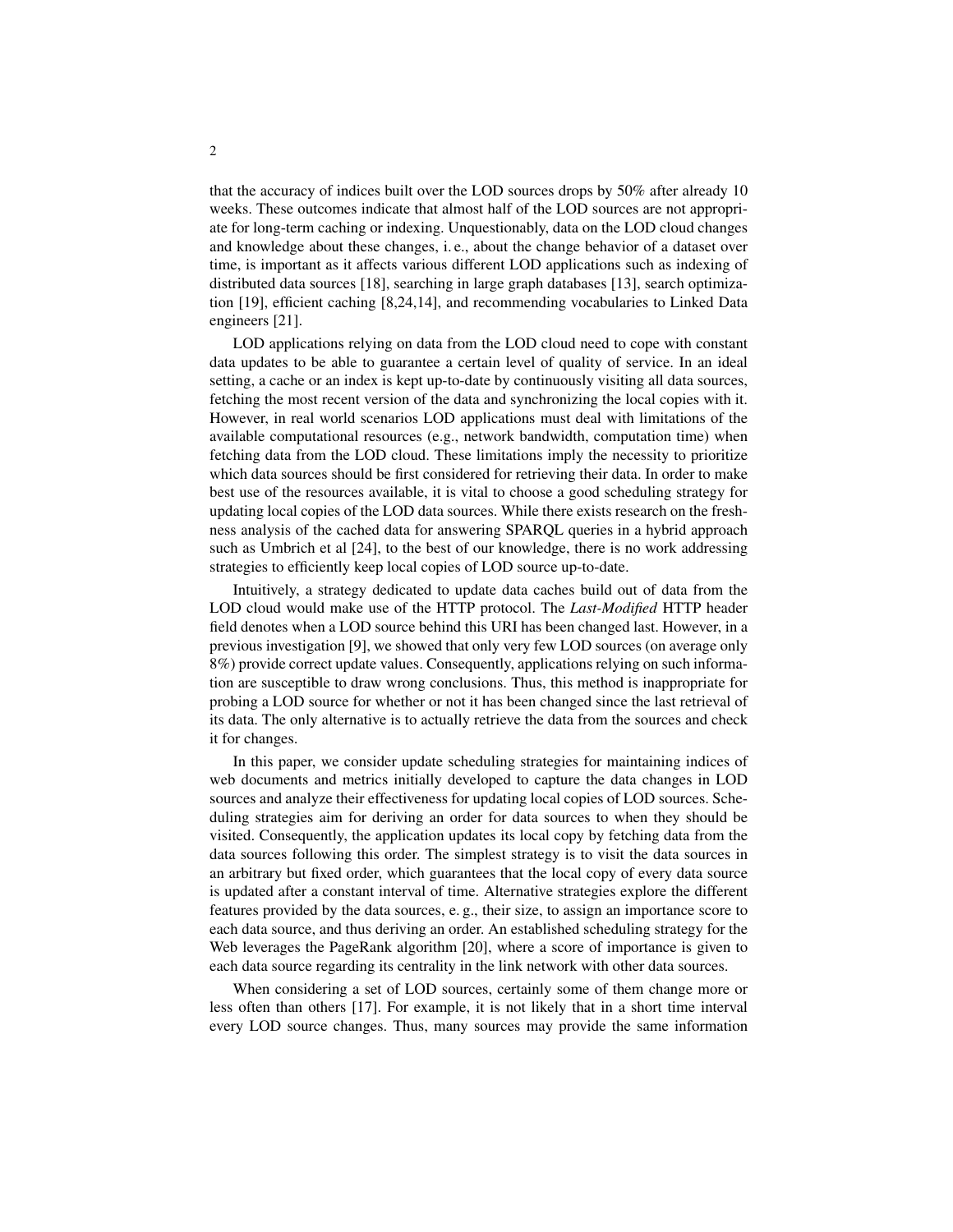during this entire interval. Therefore, is not necessary to fetch data from such sources. However, whenever data of a source changes, an update is required. Accordingly, some sources should be fetched at shorter/longer time-intervals. This implies that each LOD source could be given a different update importance, which is based on their change behaviour. We consider change metrics for LOD data sources presented in [11]. These metrics measure the change rate of a dataset based on the changes that have taken place between two points in time. Furthermore, in previous work [10], we propose the notion of dynamics of LOD datasets. The dynamics function measures the accumulated changes that have occurred within a data set in a given time interval. Even though these metrics were not directly proposed to support scheduling strategies for data updates, measures that capture the change rate or dynamics of a LOD dataset may indeed be used for conducting updates.

We evaluate different strategies on a large-scale LOD dataset from the Dynamic Linked Data Observatory (DyLDO) [17] that is obtained via 149 weekly crawls in the period from May 2012 until March 2015. We investigate two different setups: (i) in the *single step* setup we evaluate the quality of update strategies for a single and isolated update of a local data cache, while (ii) the *iterative progression* setup involves measuring the quality of the local data cache when considering iterative updates over a longer period of time. Quality is measured in terms of precision and recall with respect to the gold standard, i. e., we check the correctness of data of the (updated) local copy with respect to the data actually contained in the LOD cloud. We assume that only a certain bandwidth for fetching data from the cloud is available, and we investigate the effectiveness of each strategy for different bandwidths. Therefore, in the first setup, we can observe the relation between strategies and restrictions of bandwidth (i. e., if the strategies show comparatively uniform performance over all restrictions or if better/worse performance depends on a given restriction), and use such findings as parameters for the second setup. The second setup evaluates the behavior of the strategies in a realistic scenario (e. g., a LOD search engine updating its caches). Our evaluation indicates the most effective strategies for updating local copies of LOD sources, i. e., we demonstrate for given restrictions of bandwidth, which strategy performs better in terms of data accuracy and freshness.

# 2 Foundations

Linked Data that is crawled from the cloud can be represented in the form of N-Quads<sup>1</sup>. Technically, a quad  $(s, p, o, c)$  consists of an RDF triple where s, p, and o correspond to the subject, predicate and object and the context  $c$ , i.e., the data source on the Web where this RDF triple was retrieved.

We assume that data from the various LOD sources is retrieved at some fix point in time  $t$ . We consider that an application visits and fetches data of LOD sources at a regular interval (say, once a week). Consequently, a LOD data source is defined by a context c and the data it provides at points in time t, i.e., the set of RDF quads  $X_{c,t}$ . Furthermore, we denote the size of a data set with  $|X_{c,t}|$  to indicate the number of triples contained in the data set at context  $c$  at the point in time  $t$ .

<sup>1</sup> W3C Recommendation http://www.w3.org/TR/n-quads/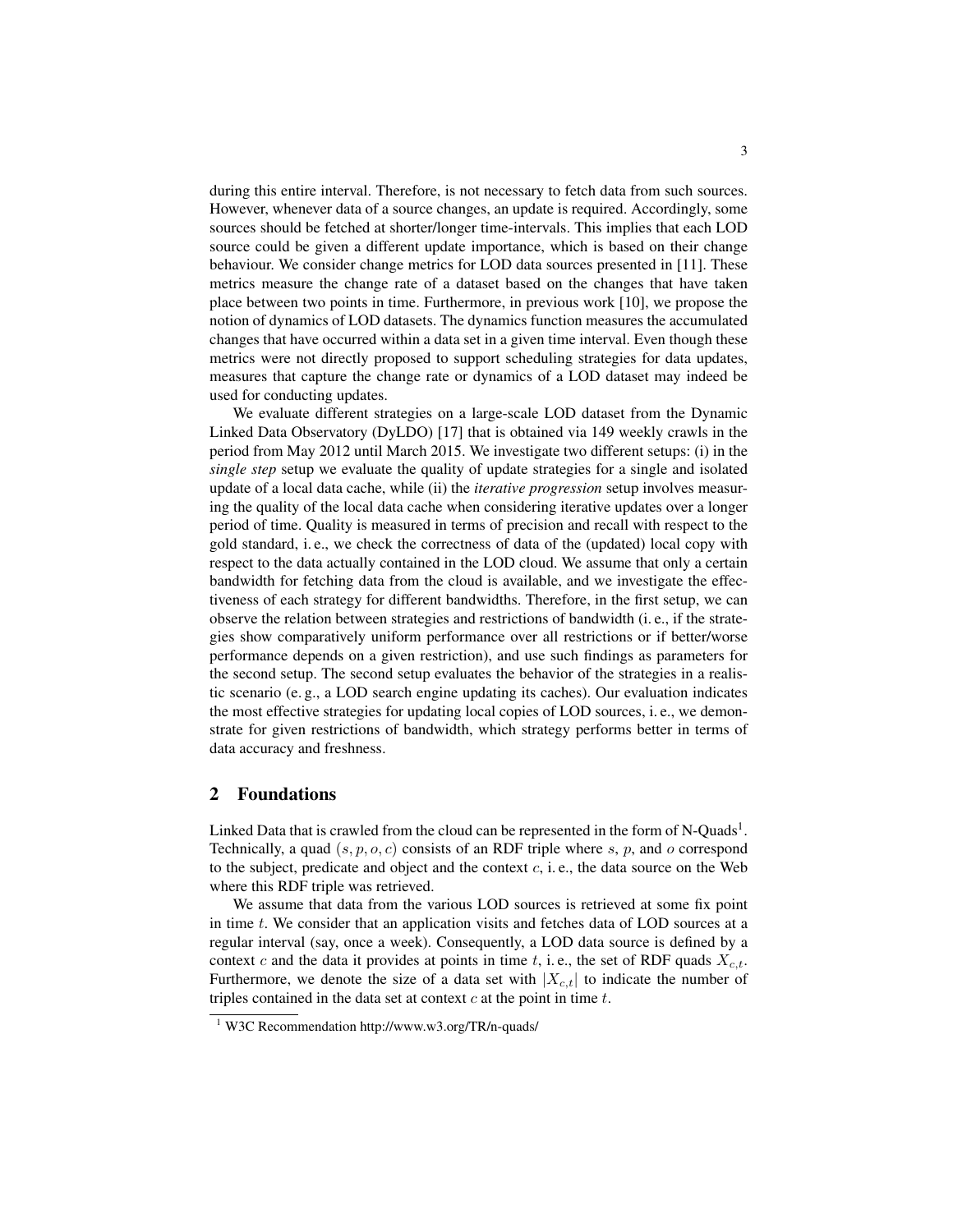In this paper, we rely on local copies of the LOD sources. Such a copy typically covers several data sources. Given a set  $C = \{c_1, c_2, \ldots, c_m\}$  of contexts of interest, we can define the overall dataset as:

Definition 1. *Dataset*

$$
X_t = \bigcup_{c \in C} X_{c,t} \tag{1}
$$

*Example 1.* As a matter of example, we consider that data comes from three different data sources: *dbpedia.org*, *bbc.co.uk*, and *musicbrainz.com*, and data is retrieved at two different points in time, on May 8th, 2013 and on June 10th, 2013.

 $X_{2013-05-08} = \{X_{\text{dbpedia.org},2013-05-08}, X_{\text{musicbrainz.com},2013-05-08}, X_{\text{bbc.co.uk},2013-05-08}\},$  $X_{2013-06-10} = \{X_{\text{dbpedia.org},2013-06-10}, X_{\text{musicbrainz.com},2013-06-10}, X_{\text{bbc.co.uk},2013-06-10}\}$ 

Finally, for distinct points  $t_1, t_2, \ldots, t_n$  in time, we define a series of datasets over time:

Definition 2. *Series of Datasets*

$$
\mathcal{X} = (X_{t_1}, X_{t_2}, \dots, X_{t_n})
$$
\n<sup>(2)</sup>

*Example 2.* Our example dataset is composed by data retrieved at two different points in time (see Example 1) such that  $\mathcal{X} = (X_{2013-05-08}, X_{2013-06-10}).$ 

### 3 Update Scheduling Strategies

Due to limitations such as bandwidth restrictions and the frequent data changes in the LOD cloud, LOD applications relying on data from the LOD cloud need to prioritize which data sources should be first considered in order to achieve an optimal accuracy of their local copies under the given constraints. Therefore, applications make use of a scheduling strategy for data updates. A scheduling strategy aims for deriving an order of importance for data sources based on a set of data features. In the ideal case, a strategy would derive an order such that the application would visit only the subset of LOD sources which have actually been changed. In this section, we introduce a formal specification of update functions and a set of data features used by update strategies for deriving such an order.

#### 3.1 Data Updates

Whenever an application needs to update a local copy covering the data sources in  $c \in C$ , at time  $t_{i+1}$ , it would technically be sufficient to fetch the complete dataset  $X_{t_{i+1}}$ . However, this would imply to visit all data sources c, retrieve their most recent version of the data  $X_{c,t_{i+1}}$  and integrate it into one dataset  $X_{t_{i+1}}$ . Due to limitations such as network bandwidth capacity for downloading data or computation time, we assume that only a certain fraction of the data can actually be retrieved fresh from the cloud and processed in a certain time interval.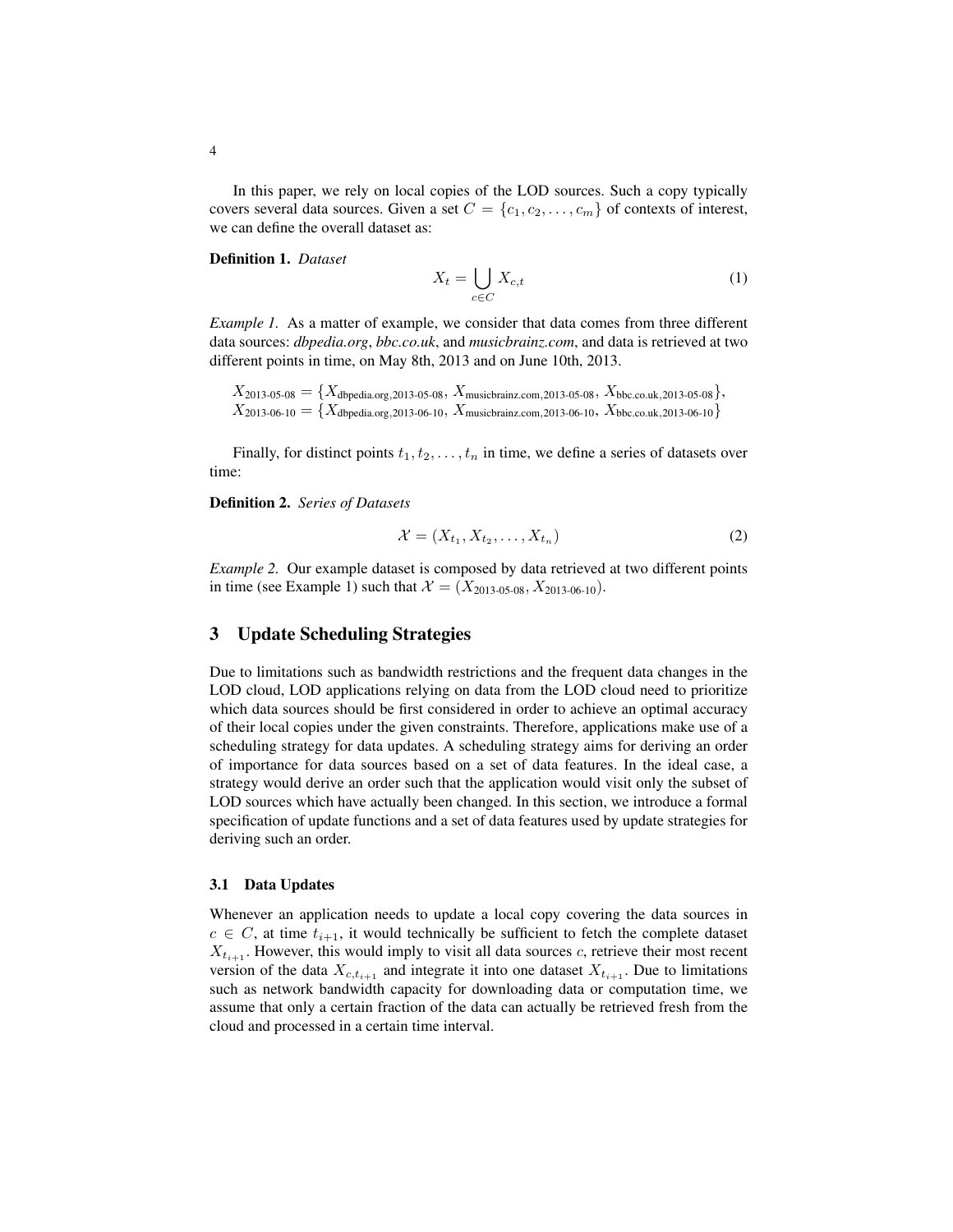Thus, applications need to apply a scheduling strategy to efficiently manage the accuracy of the data. Based on features extracted from the dataset retrieved at an earlier point in time  $t_i$ , a scheduling strategy indicates which data sources  $c$  should be visited (i. e., visit the URI  $c$  and fetch the latest version of the data made available at this URI) in the time slice between  $t_i$  and  $t_{i+1}$ . The update strategy can simply be seen as a relation:

### Definition 3. *Update Strategy*

$$
U \subset C \times \{1, \dots, n\} \tag{3}
$$

A tuple  $(c, i)$  in this relation indicates a point in time  $t_i$  at which data from a data source c should be updated.

Furthermore, we define the constraint of the bandwidth as a restriction to download at most up to  $K$  triples.

Definition 4. *Constraint of the Bandwidth*

For a given 
$$
i: \sum_{(c,i)\in U} |X_{c,t_i}| \le K
$$
 (4)

For any given constraint of the bandwidth, it is possible to retrieve data from the sources in their order of preferences until the limit has been reached.

*Example 3.* Suppose our dataset has been updated the last time on May 8th, 2013 (see Example 1), and we want to again update our local copy on June 10th, 2013. However, due to limitations, the constraints of the bandwidth enables only  $K = 12,000$  triples to be fetched per time slice. For such constraints, we suppose we cannot fetch all the data since  $|X_{\text{dbpedia.org},2013-05-08}| + |X_{\text{musicbrainz.com},2013-05-08}| + |X_{\text{bbc.co.uk},2013-05-08}| \ge 12,000$ . Nevertheless, without violating these restrictions, we suppose we can entirely fetch data from the first two data sources: *dbpedia.org* and *musicbrainz.com*.

We define a *last update* function lu to identify for a specific data source and a given point in time when its data was updated last:

Definition 5. *Last Update Function*

$$
lu(c, i) = \operatorname{argmax}_{j \leq i} \{ (c, j) \in U \}
$$
\n<sup>(5)</sup>

This function can be used recursively to identify, for instance, the update prior to the last update by  $lu(c, lu(c, i) - 1)$ .

*Example 4.* In the previous example, we updated our local copy by fetching data from *dbpedia.org* and *musicbrainz.com*, then the *last update* time of the data sources are given as:

 $lu(dbpedia.org, 2013-06-10) = lu(musichrainz.com, 2013-06-10) = 2013-06-10,$  $lu(bbc.co.uk, 2013-06-10) = 2013-05-08$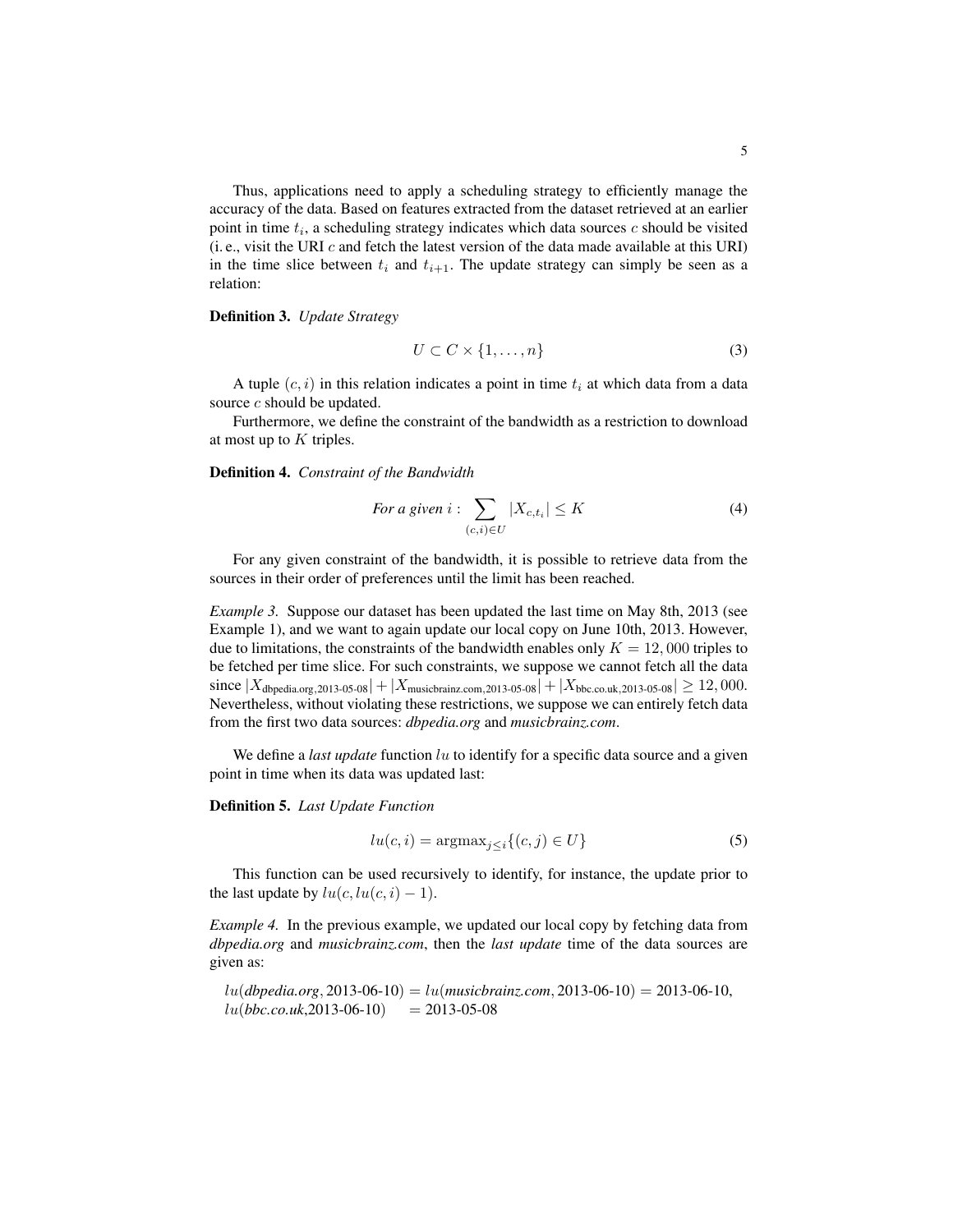Using the last update function  $lu$  at time  $t_i$ , we can define the aggregated data set according to an update strategy, i. e., which version of which data source is part of the current local copy. This aggregated data set  $X'_{t_i}$  is defined as:

Definition 6. *Aggregated Data Set*

$$
X'_{t_i} = \bigcup_{c \in C} X_{c, t_{lu(c, i)}}
$$
\n
$$
\tag{6}
$$

*Example 5.* Following Example 4, our updated dataset for June 10th, 2013 is given as:  $X'_{\text{2013-06-10}} = \{X_{\text{dbpedia.org},2013-06-10}, X_{\text{bbc.co.uk},2013-05-08}, X_{\text{musicbrainz.com},2013-06-10}\}$ 

Finally, using this notation, we can easily construct the history of a particular data source in the course of execution of an update plan over time up to time  $t_i$ :

#### Definition 7.

$$
\mathcal{H}(c, t_i) = \{X_{c,t_j}|(c,j) \in U, t_j \le t_i\}
$$
\n
$$
(7)
$$

*Example 6.* The history of our sample data source *dbpedia.org* is given as:

$$
\mathcal{H}(\text{dbpedia.org}, 2013-06-10) = \{X_{\text{dbpedia.org}, 2013-06-10}, X_{\text{dbpedia.org}, 2013-05-08}\}
$$

### 3.2 Data Features

In the following, we present features proposed in the literature to improve the freshness of cached data. Here, we restrict ourselves to define only those features that will actually be used in our experiments. Please note that the set of features of a data source can always be extended.

Age provides the time span since the data source has been last visited and updated [4]. It captures 'how old' is the data provided by a data source:

$$
f_{Age}(c, X'_{t_i}) = t_i - t_{lu(c,i)}
$$
\n(8)

PageRank provides the PageRank of a data source in the overall data set at the (last known) time [20]:

$$
f_{PageRank}(c, X'_{t_i}) = PR(X_{c, t_{lu(c,i)}})
$$
\n(9)

Size provides the (last known) number of triples provided by a data source:

$$
f_{\text{Size}}(c, X'_{t_i}) = |X_{c, t_{\text{iu}(c, i)}}| \tag{10}
$$

ChangeRatio provides the absolute number of changes of the data in a data source between the last two (known) observation points in time [7].

$$
f_{Ratio}(c, X'_{t_i}) = |X_{c, t_{lu(c, i)}} \setminus X_{c, t_{lu(c, lu(c, i) - 1)}}| + |X_{c, t_{lu(c, lu(c, i) - 1)}} \setminus X_{c, t_{lu(c, i)}}| \tag{11}
$$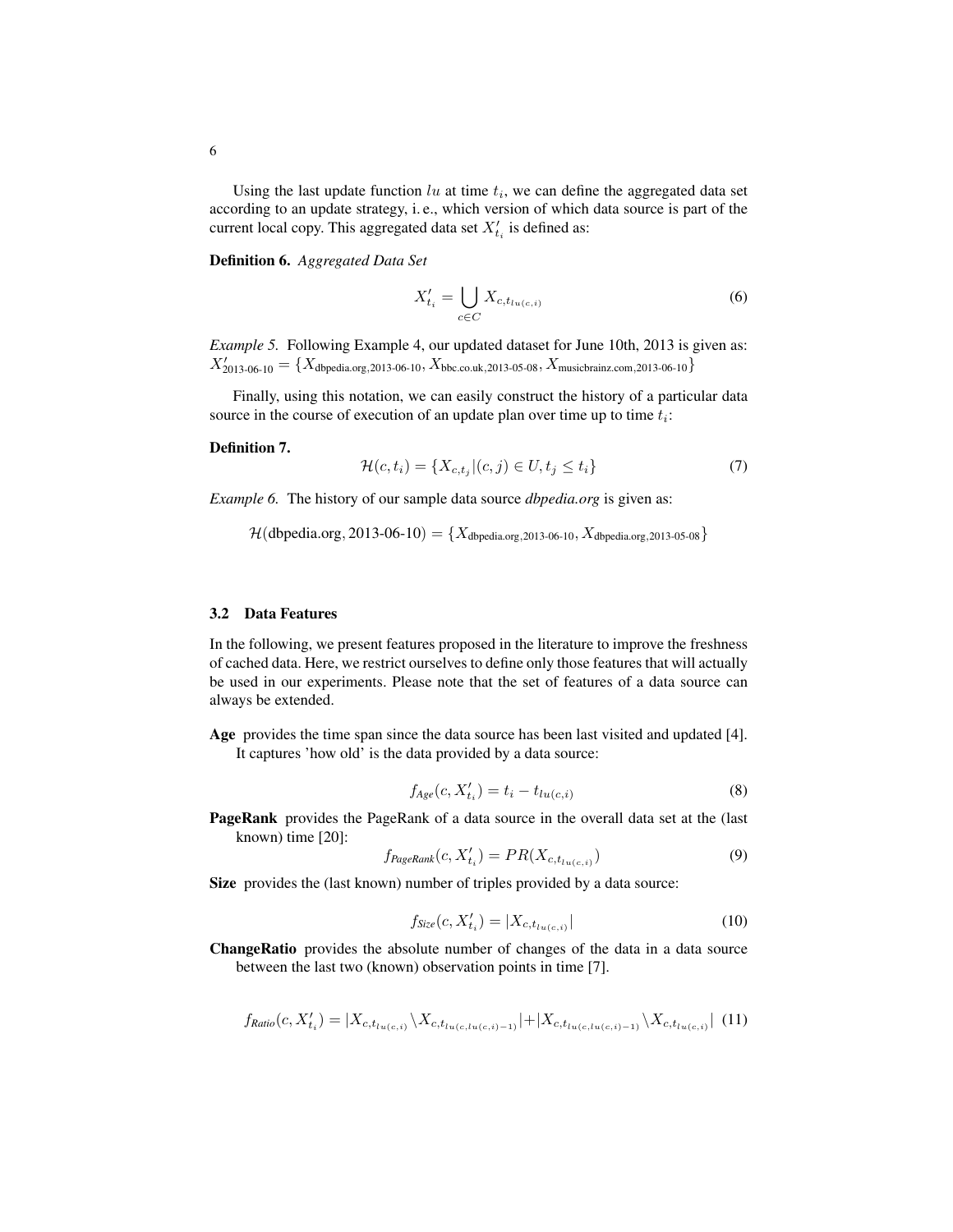ChangeRate provides the change rate between the observed data in the two (last known) points in time of a data source [11].

$$
f_{Change}(c, X'_{t_i}) = \Delta(X_{c, t_{lu(c, i)}}, X_{c, t_{lu(c, lu(c, i) - 1)}})
$$
\n(12)

In this case, the change rate  $\Delta$  is a function (metric) to measure the change rate between two data sets. We will use two  $\Delta$  functions: *Jaccard* distance:

$$
\Delta(X_{c,t_{lu(c,lu(c,i)-1)}}, X_{c,t_{lu(c,i)}}) = 1 - \frac{|(X_{c,t_{lu(c,lu(c,i)-1)}}) \cap (X_{c,t_{lu(c,i)}})|}{|X_{c,t_{lu(c,lu(c,i)-1)}}) \cup (X_{c,t_{lu(c,i)}})|}
$$

*Dice* Coefficient:

$$
\Delta(X_{c,t_{lu(c,lu(c,i)-1)}},X_{c,t_{lu(c,i)}}) = 1 - \frac{2 * |(X_{c,t_{lu(c,lu(c,i)-1)}}) \cap (X_{c,t_{lu(c,i)}})|}{|X_{c,t_{lu(c,lu(c,i)-1)}})| + |(X_{c,t_{lu(c,i)}})|}
$$

Dynamics measures the behavior of the data source observed over several points in time [10], where the dynamics of a data source is defined as the aggregation of absolute changes, as provided by  $\Delta$ -metrics.

$$
f_{Dynamic}(c, X'_{t_i}) = \sum_{i=0}^{j} \frac{\Delta(X_{c, t_{lu(c, l u(c, i) - 1)}}, X_{c, t_{lu(c, i)}})}{t_{lu(c, i)}, t_{lu(c, lu(c, i) - 1)}}, j \leq i.
$$

#### 3.3 Update Function

As a large number of LOD sources are available but only a limited number of sources can be fetched per run, it is required to determine which sources should be visited first. By using the vector of features of each data source, we define an update function  $\rho$ :  $f \rightarrow R$ , which assigns a preference score to a data source based on the observed features at time  $t_i$ .

An update strategy is defined by ranking the data sources according to their preference score in descending or ascending order, and fetching them starting from the top ranked entry to some lower ranked entry. For instance, if we consider f*Size* to be the feature observed at time  $t_i$  for all  $c \in C$ ,  $\rho$  could be defined as the rank of the data sources in ascending order (from the smallest to the biggest ones).

Furthermore, the bandwidth defines the amount of data that can be fetched per run. Consequently, at some point in time  $t_i$ , data of a set of data sources is updated until the bandwidth constraint has been consumed completely. For the sake of clarity, we discard a data source when its data cannot completely be fetched, i. e., when the last started fetch operation cannot be entirely executed because of the bandwidth limit being violated while reading the data. We consider that the tuple  $(c, i)$  is considered to be in the update relation U defined above, if the data from  $c$  can be entirely fetched based on the given order and the available bandwidth. Without loss of generality, we assume that the data sources are visited in a sequential order. However, it is left to the implementation to decide whether data from the different data sources should be fetched in sequential or parallel processing.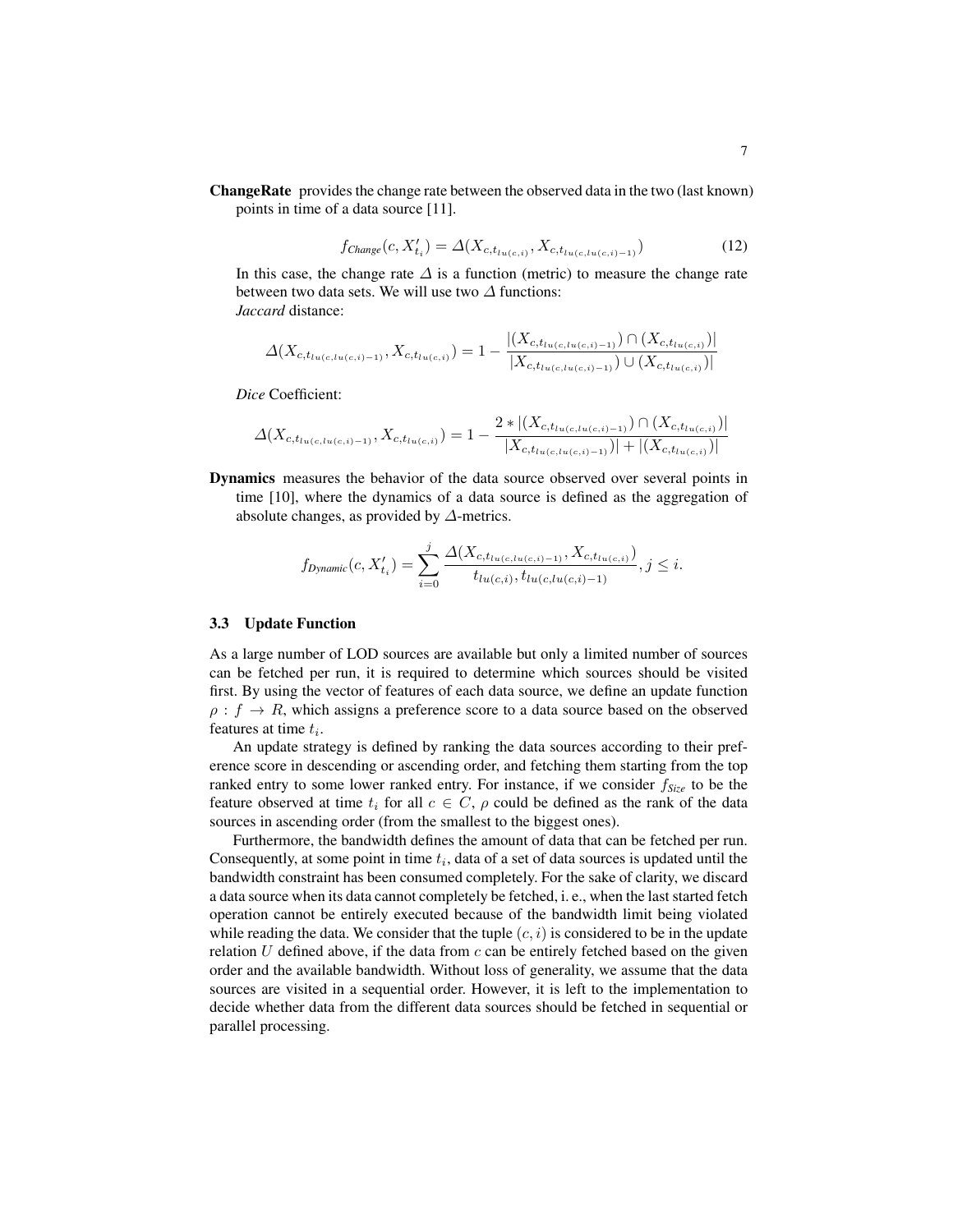### 4 Evaluation

In this section, we consider the scheduling strategies described in Section 3 and analyze their effectiveness for updating local copies of the LOD sources. We evaluate these strategies on a large-scale and real world LOD dataset. Our evaluation goal is to show which of the update strategies produce better updates of the LOD sources, i. e, we demonstrate for given restrictions of bandwidth, which strategy performs better in terms of data accuracy and freshness.

### 4.1 Data

Our evaluation dataset is obtained from the Dynamic Linked Data Observatory (DyLDO). The DyLDO dataset has been created to monitor a fixed set of Linked Data documents (and their neighborhood) on a weekly basis<sup>2</sup>. Our evaluation dataset is composed of 149 weekly crawls (in the following we will refer to a crawl as a snapshot) corresponding to a period over the last three years (from May 2012 to March 2015). Furthermore, the DyLDO dataset contains various well known and large LOD sources, e. g., dbpedia.com, musicbrainz.com, and bbc.co.uk as well as less commonly known ones, e. g., advogato.org, statistics.data.gov.uk, and uefa.status.net. For more detailed information about the DyLDO dataset, we refer the reader to [17]. As we use weekly crawls obtained from the DyLDO dataset, we are only able to grab changes occurring between consecutive weeks (e. g., daily changes are not considered).

To gain a better insight into our evaluation dataset, let us first look at the evolution of the snapshots. The number of data sources per snapshot ranges between 465 and 742. On average, a snapshot is composed of 590 data sources. During the period studied, the number of data sources per snapshot slightly decreased, due to data sources going temporarily or permanently offline. Looking at consecutive snapshots, on average 1.05% of the data sources per snapshot are new and previously unseen (data sources birth rate), and 1.36% of the data sources disappear each week (death rate). On average, 99.3% of the data sources remain in existence between consecutive snapshots, and 37.3% of them change on a weekly basis. Taking the first snapshot as reference, only 13.9% of the data sources remain unchanged over the entire interval studied. This overview confirms prior findings [17] indicating that a high portion of the data on the LOD cloud changes.

To provide better insights into how changes are distributed over the data sources, we randomly sampled an arbitrary point in time (June 1st, 2014) and check for the distribution of triples over data sources. We observe that most of the data sources, 78.3%, are small (containing less than 1,000 triples) and they contribute only 0.5% of all triples retrieved at this point in time. The few big data sources (0.6%) that are left (up to 1,000,000 triples), contribute more than 49.2% of all triples. Furthermore, we observe that most of the changes (66.7%) take place in the data sources with more than 1,000,000 triples.

8

 $2^2$  For sake of consistency, we use only the kernel seeds of LOD documents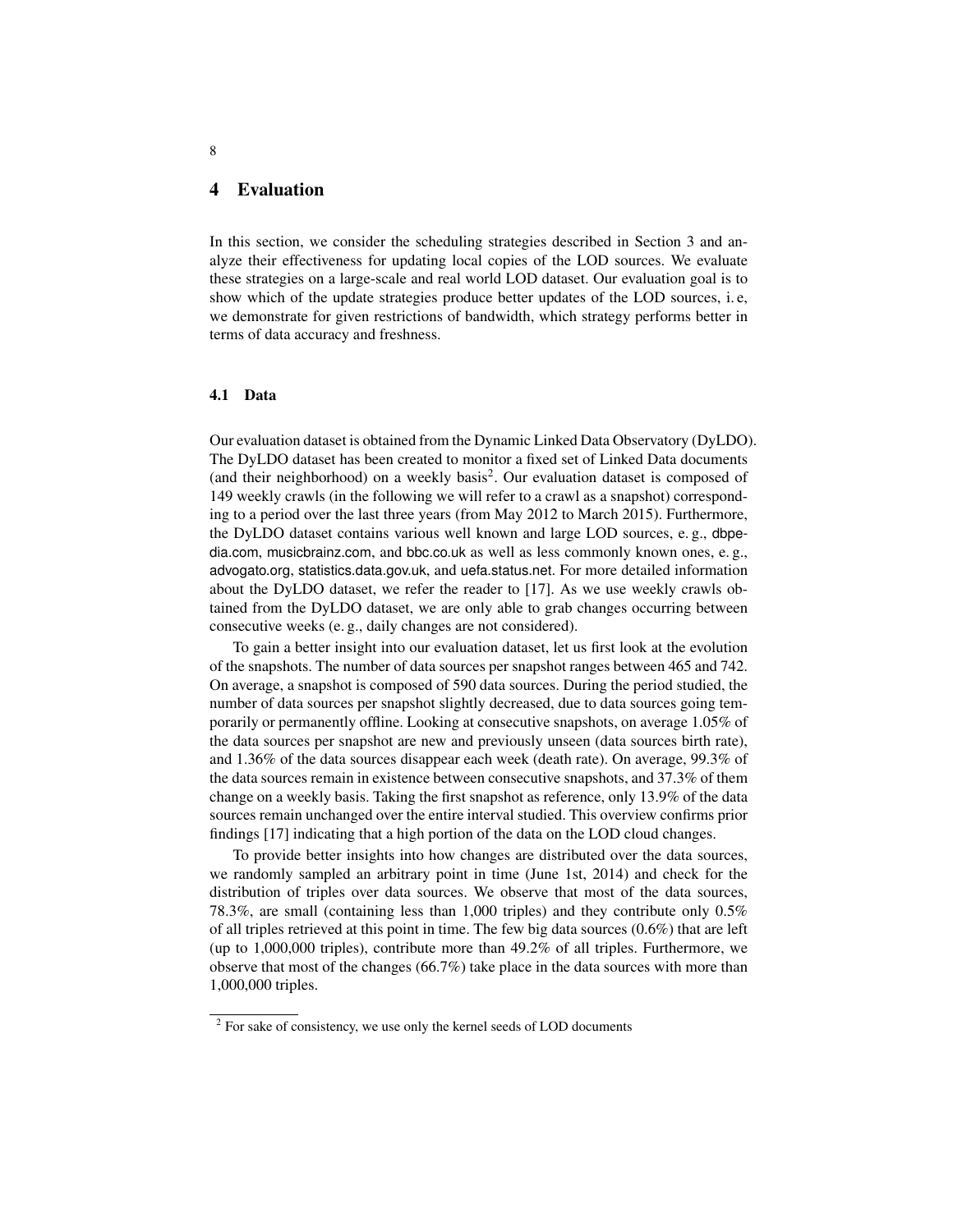#### 4.2 Evaluation Methodology

Ideally, scheduling strategies should prioritize an update of data sources which provide modified data. Note, that we do not consider the task of discovering new data sources for inclusion into the data cache. Rather, we want to maintain an as fresh-as-possible local copy of a fixed predefined set of LOD sources. To be able to evaluate different scheduling strategies, we use the following scenarios:

- Single-Step We evaluate the quality of update strategies for a single and isolated update of a local data cache, i.e., starting from a perfectly accurate data cache at time  $t_i$ , our goal is to measure which quality can be achieved with different update strategies at time  $t_{i+1}$ , for varying settings of bandwidth limitations.
- Iterative Progression We evaluate the evolution of the quality of a local data cache when considering iterative updates over a longer period of time, i. e., starting from a perfect data cache at time  $t_i$ , our goal is to measure how good is an update strategy in maintaining an accurate local copy at subsequent points in time  $t_{i+1}, t_{i+2}, ..., t_{i+n}$ when assuming a fixed bandwidth. In our experiment, we consider four iterations.

We implemented update strategies based on rankings according to the features presented in Section 3.2:

- 1. *Age* updates from the last to the most recently updated data source.
- 2. *Size-SmallestFirst* updates from the smallest to the biggest data source.
- 3. *Size-BiggestFirst* updates from the biggest to the smallest data source.
- 4. *PageRank* updates from the highest to lowest PageRank of a data source.
- 5. *ChangeRatio* updates from the most to the least changed data source based on set difference applied to the last two retrieved versions of the data.
- 6. *ChangeRate-J* updates from the most to the least changed data source based on Jaccard distance applied to the last two retrieved versions of the data.
- 7. *ChangeRate-D* updates from the most to the least changed data source based on Dice Coefficient applied to the last two retrieved versions of the data.
- 8. *Dynamics-J* updates from the most to the least dynamic data source based on Jaccard distance and previous observed snapshots of the data.
- 9. *Dynamics-D* updates from the most to the least dynamic data source based on Dice Coefficient and previous observed snapshots of the data.

Please note that we analyze the strategy *Age* only for the *Iterative Progression* scenario. *Age* cannot be used in the *Single Step* scenario. Since we build the follow-up copy from a perfect local copy, the feature *Age* would assign the same value to each data source.

The data features used by the strategies are extracted based on the available history information. In our experiment, the history is composed of the last four updates. In the first setup, the task to be accomplished by the strategies is to compute an update order for all data sources at the point in time  $t_{i+1}$ . For the strategies *Size* and *PageRank*, we use information about data retrieved from the last update time  $t_i$ . *ChangeRatio* and *ChangeRate* are calculated over the last two updates  $t_{i-1}$  and  $t_i$ , and *Dynamics* is calculated over the complete history for points in time  $t_{i-4}$  to  $t_i$ . For the *Iterative Progression*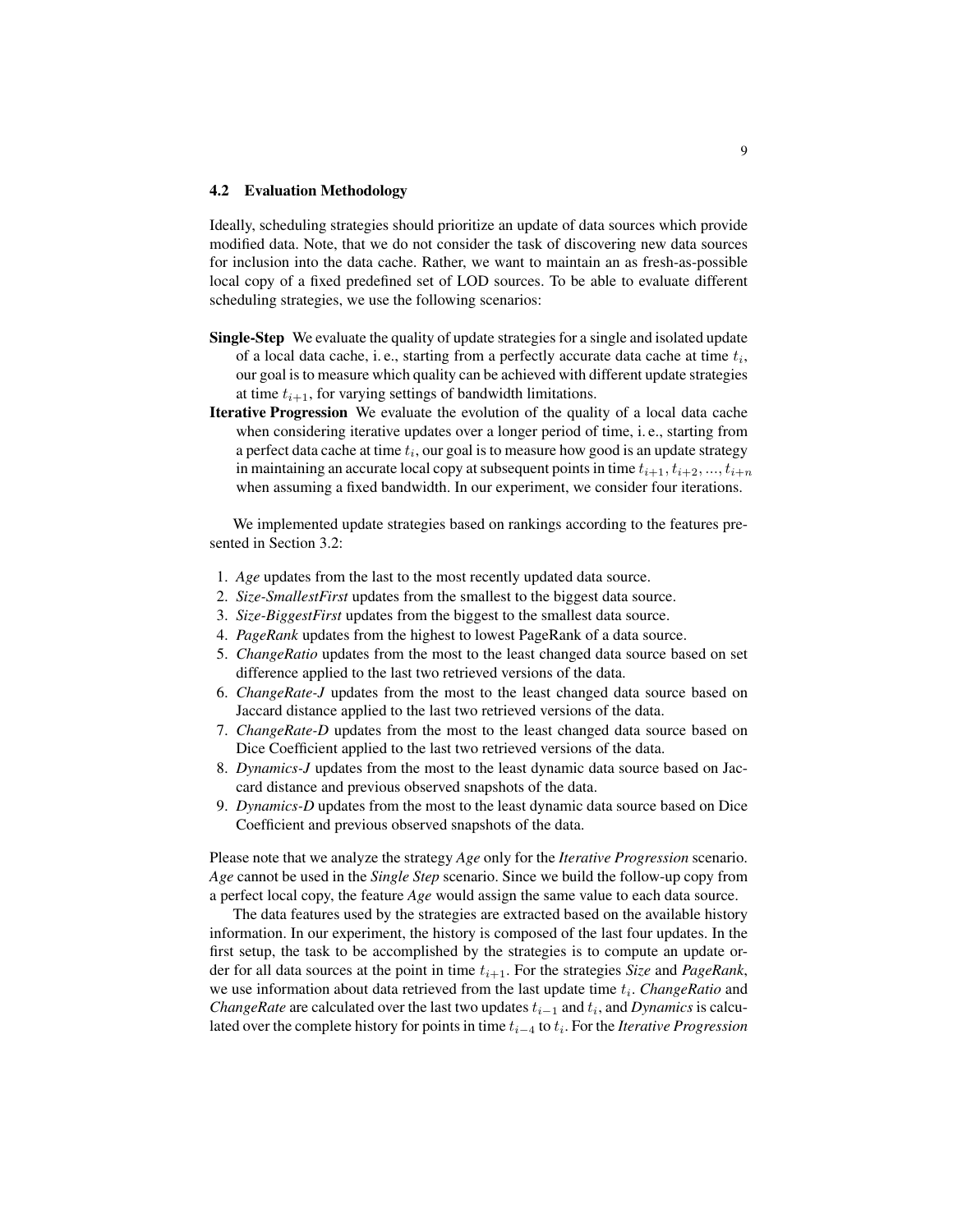setup, we start with a perfect data cache at  $t_i$ . The task is to compute the updates iteratively at the next points in time  $t_{i+1}$  to  $t_{i+4}$ . In the first step, the history setup is the same as the *single-step* setup and the size of the history increases along with the iterations.

In order to make the results of the different setups comparable, and due to the fact that the iterative setup considers four iterative updates, the snapshots used in the single step evaluation are the same ones which are evaluated in the first place in the iterative evaluation setup (every fifth snapshot of the dataset). Additionally, we simulate network constraints by limiting the relative bandwidth, i. e., that only a certain ratio of triples can be fetched for updating a local copy at a given point in time. In the simulation, we stepwise increase the bandwidth constraint from  $0\%$  to 5% in intervals of 1%, from 5% to 20% in intervals of 5%, and from 20% to 100% in intervals of 20% of all available triples.

LOD sources are from time to time unavailable, i. e., some LOD sources cannot be reached by any application at a certain point in time, but may be again reachable at a later point in time. Nevertheless, the implemented strategies do not differentiate whether a source is unavailable for a period of time, or is deleted from the cloud. Whenever a LOD source is deleted or unavailable at point in time  $t_i$ , no triples are delivered and the empty set is considered for further computations.

### 4.3 Metrics

The quality of an update strategy is measured in terms of micro average recall and precision over the gold standard, i. e. the perfect up-to-date local copy:

$$
p_{micro}(X'_t, X_t) = \frac{\sum_{c \in C} x'_t |X_{c,t} \cap X'_{c,t}|}{\sum_{c \in C} x'_t |X'_{c,t}|}
$$
(13)

$$
r_{micro}(X'_t, X_t) = \frac{\sum_{c \in C} x'_t |X_{c,t} \cap X'_{c,t}|}{\sum_{c \in C} x'_t |X_{c,t}|}
$$
(14)

#### 4.4 Results

**Single-Step Evaluation** Figure  $2(a)$  and Figure  $2(b)$  show the average precision and recall over all snapshots the *single-step* setup. The *x*-axis represents the different levels of constraints of relative bandwidth (in percent) and the quality in terms of precision and recall is placed on the y-axis. We observe that precision ranges from 0.862 to 1 and recall from 0.892 to 1 for bandwidth from 0% to  $100\%$  (see Figure 2(a) and Figure 2(b)). This implies that if no updates are executed (no bandwidth is available), our dataset is on average 87% correct (F measure) after one update. This value can be interpreted as the probability to get correct results when issuing an arbitrary query on the data.

Overall, the *Dynamics* strategies outperform all other strategies. First, we look at the precision curve. For very low relative (see Figure 1(a)) bandwidth (from  $0\%$  to 10%) the *Dynamics* strategies perform best, followed by the *ChangeRate* strategies. Already only with 3% available bandwidth, precision improvements is from 0.862 to 0.873 for *Dynamics*, and to 0.869 for *ChangeRate*. With 10% bandwidth the improvement gets to 0.888 for *Dynamics* and 0.879 for *ChangeRate* while the third best strategy,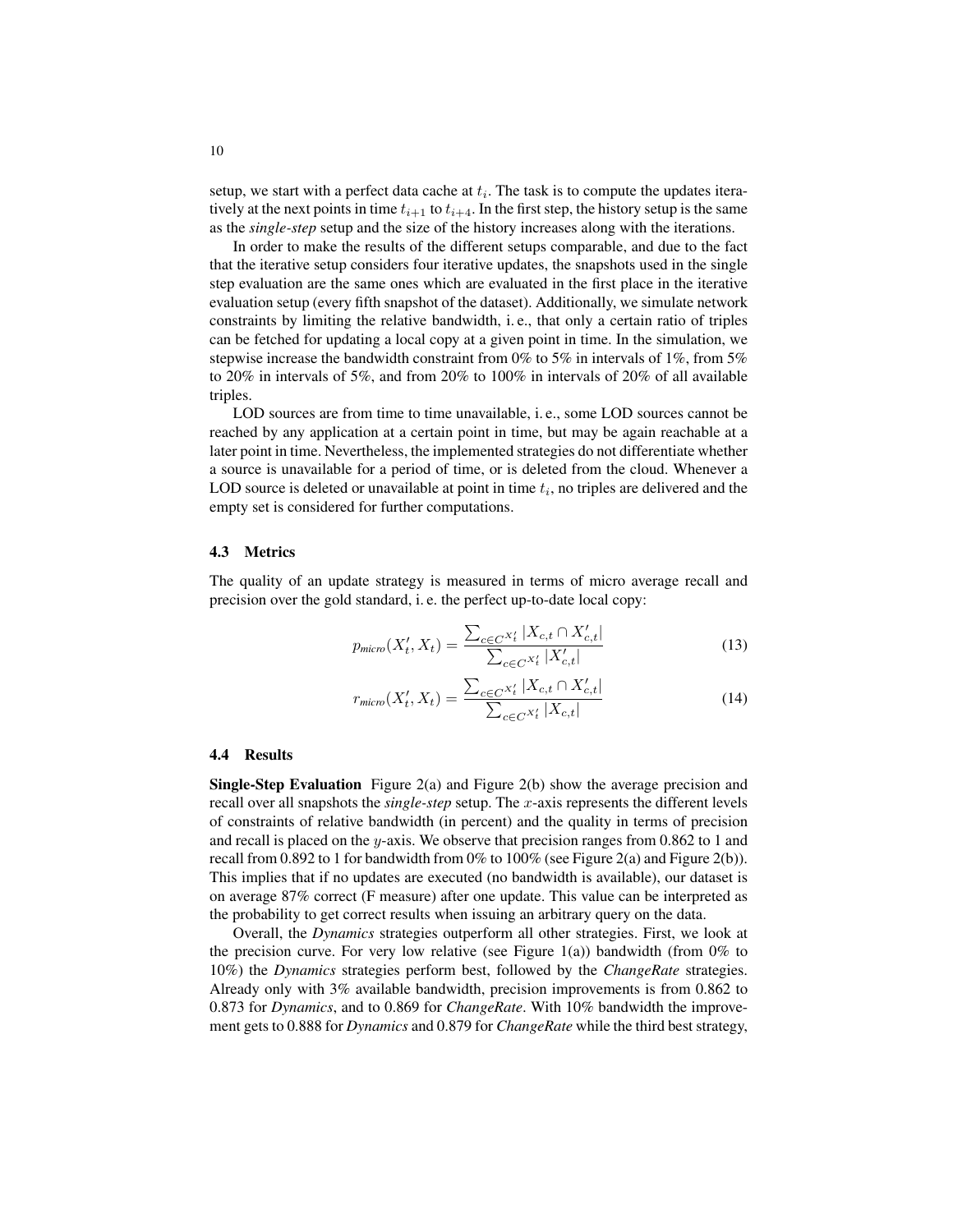

Figure 1. Quality Outcomes for the Single Step Setup Setup at Low Bandwidth Level (5%).



Figure 2. Quality Outcomes for the Single Step Setup

*SmallestFirst*, achieves 0.877 and the others strategies do not achieve scores higher than 0.862. For the higher relative bandwidths, the *ChangeRate* and *Dynamics* strategies are comparable and show only small differences in performance. Turning to recall (see Figure 1(b)), *ChangeRate* and *Dynamics* perform quite similar over the entire interval and clearly outperform all strategies and all bandwidth constraints. For even only 15% bandwidth available, the recall values are above 0.957 while all other strategies achieve at most 0.93.

LOD sources vary in their sizes. As shown, most of the big data sources change frequently and, consequently, they are in the top ranked entries for strategies such as the *Dynamics* and *ChangeRate*. Also, some of the smaller data sources have a high change frequency. Therefore, in the ranking list provided by the *Dynamics* and *ChangeRate* strategies, a mix of big and small sources can be found in the top entries. For strategies such *BiggestFirst* and *ChangeRatio* only/most of the biggest sources are top ranked. In contrast, by the strategy *SmallestFirst* only the smallest sources are top ranked. When updating the smallest data sources first, even for a very small bandwidth, a great number of data sources can be fetched and consequently data changes can also be retrieved.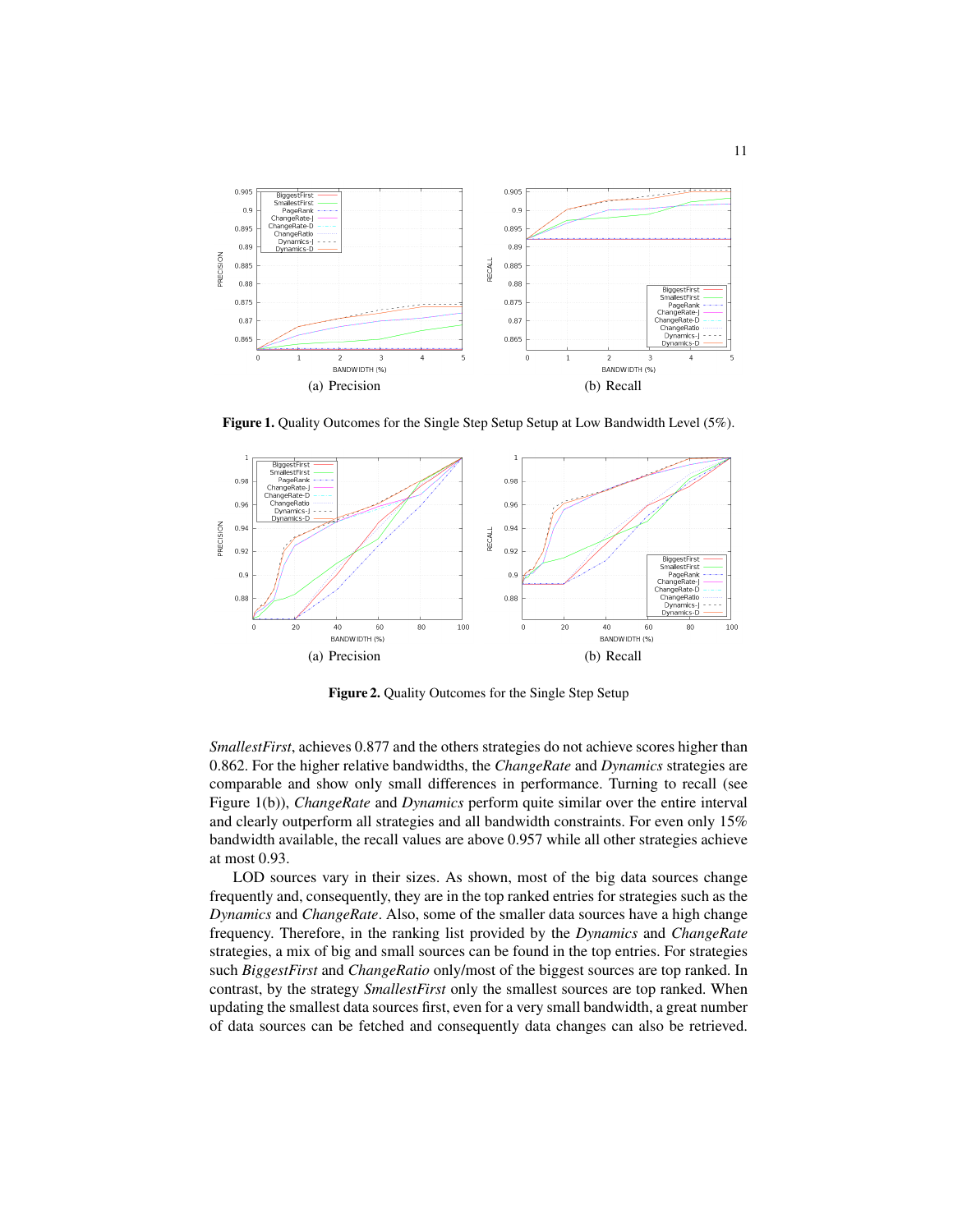

Figure 3. Quality Outcomes for the Iterative Progression Setup at Low Bandwidth Level (5%).

This can be observed in the recall curve of the *SmallestFirst* strategy. When only low bandwidth is available, it is not possible to fetch data from big data sources since there is not enough bandwidth. This can be clearly seen for the *BiggestFirst* strategy, where updates are observed only when 20% or more is available. The more bandwidth is available, the more changes can be retrieved. Due to the mix of data sources sizes in the ranking list of the *Dynamics* and *ChangeRate* strategies, they are able to retrieve already data when only a very small bandwidth is available and overall are able to retrieve more modified data than the other strategies for all bandwidths. The others strategies narrow in quality when more bandwidth is available.

In general, the *single-step* experiments show that update strategies based on dynamics followed by change rate make best use of limited resources in terms of bandwidth. For very low relative bandwidth, the strategies based on data source dynamics tend to provide better results.

Iterative Progression Evaluation In this evaluation, we look at the evolving quality when considering iterative updates. This setup simulates real use case scenarios such as of a LOD search engine continuously updating its caches. In our experiments, we look how precision and recall behave over the iterations. First, we fix the bandwidth constraints. We choose a low (5%), mid (15%), and high (40%) bandwidth which provided low, average, and good outcomes based on the previous experiments (*single-step* evaluation).

Figure 3(a) and Figure 3(b) show precision and recall for bandwidth fixed at 5%. The x-axis represents the iterations (points in time) and the  $y$ -axis the quality in terms of precision and recall. Note that quality decreases along the iterations. This is expected, since only at the first iterations the update process starts from a perfect data cache. For low relative bandwidths, the impact on the (loss of) quality of iterative updates is quite similar for all strategies. Nevertheless, the plot confirms the previous discussion that the *Dynamics* strategies followed by *ChangeRate* are the more appropriate ones, if we need to predict the next best steps (and not only the first step anymore). Nevertheless, the strategies show a uniform loss of quality.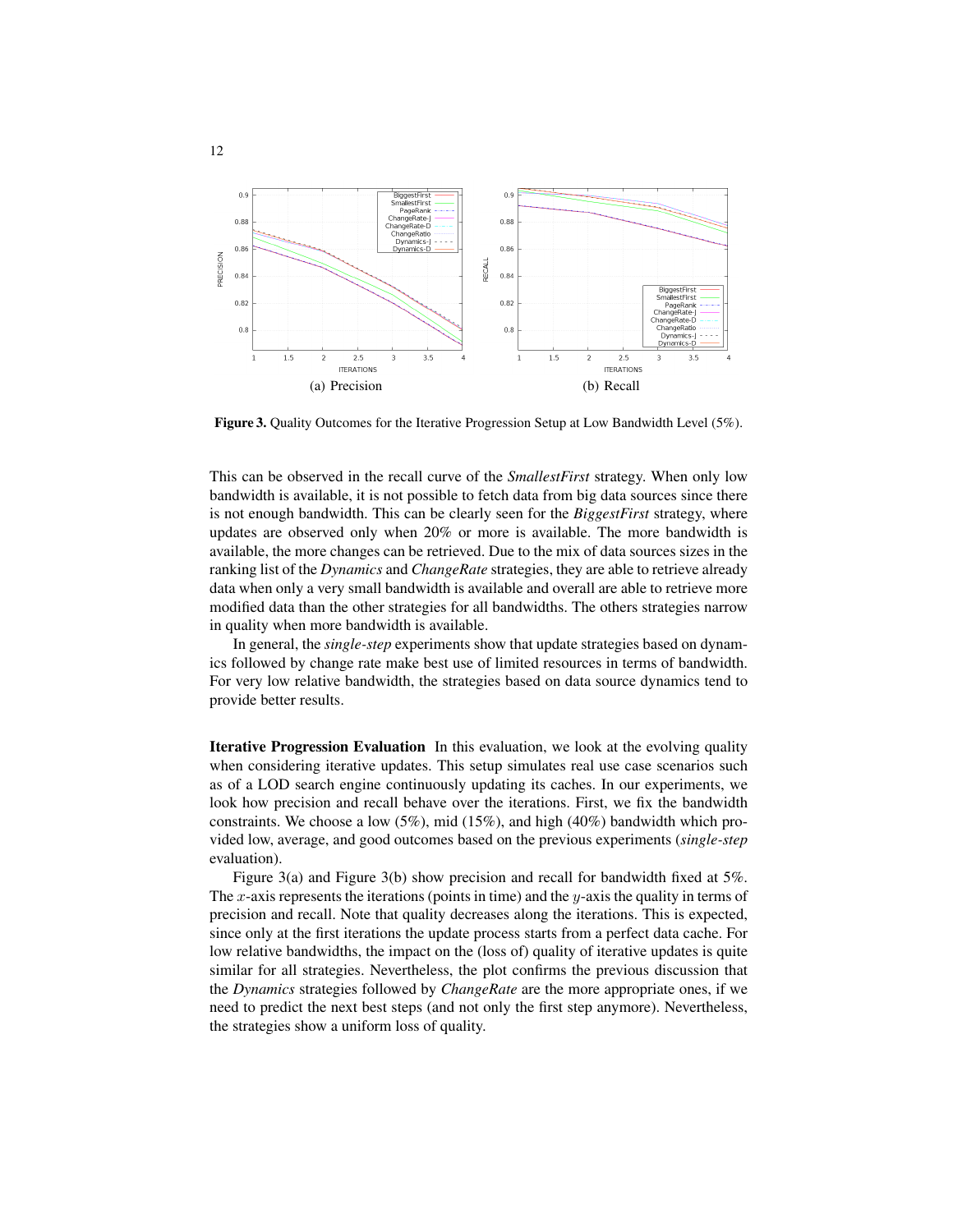

Figure 4. Quality Outcomes for the Iterative Progression Setup at Mid-Level Bandwidth (15%).



Figure 5. Quality Outcomes for the Iterative Progression Setup at High-Level Bandwidth (40%).

A similar output is observed for bandwidth fixed at 15% (see Figure 4(a) and Figure 4(b)). Here again, fetching data from the source that changes more than others ensure more accurate updates. Even if we can observe that the loss of quality is comparable, the *Dynamics* strategies followed by *ChangeRate* maintain a higher level of quality after the four iterations. *Dynamics* precision and recall decreases from 0.92 to 0.846 and 0.953 to 0.929 and *ChangeRate* from 0.908 to 0.841 and 0.939 to 0.918 after the four iterations, while the quality of the other strategies are mostly lower after only one or even no iteration.

Precision and recall under a relative high bandwidth (fixed at 40%) is shown in Figure 5(a) and Figure 5(b). The recall values of the *Dynamics* strategies and *ChangeRate* almost not change over the iterations (above of 0.947). The precision values decrease with a maximum of 0.889. Over all iterations, these strategies outperforms all the others even when only one-step update is applied. Interestingly, at this bandwidth level, the strategies which fetch data from the big data sources first show good performance since—up to that bandwidth level—it is possible to load a big data source entirely. As most changes concentrate in the big data sources, they are also able to fetch most of the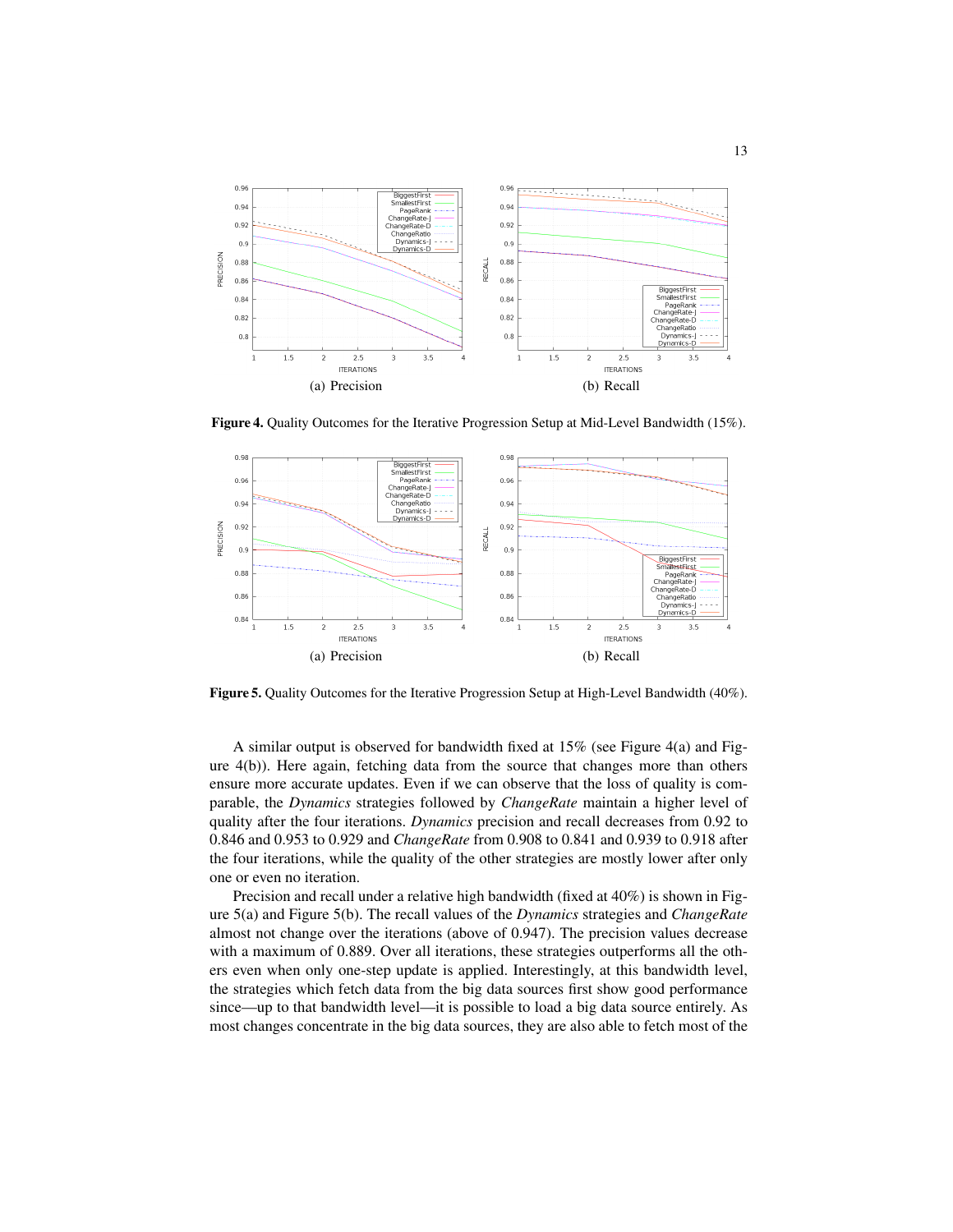changes. For instance, precision and recall of the *ChangeRatio* strategy reaches values of 0.888 and 0.923, respectively, after the iterations.

Overall, the results of this experiment setup confirms the discussion from the previous one, i. e, the strategies based on the dynamics features followed by the ones based on change rate are the more appropriate ones if we need to predict (iterative) updates. Certainly, the more bandwidth is available, the more changes can be grabbed (and therefore the rate of quality lost over the iterations is lower for all strategies). Still even after four iterations, *Dynamics* strategies (followed by *ChangeRate*) were able to better maintain an up-to-date local copy for all different bandwidth levels. From our experiments and for low relative bandwidth, these strategies could definitely better support applications to fetch the most changed data (and thus to avoid to fetch unchanged data) than the other strategies.

# 5 Related Work

The evolution of the Web has been observed in [5] in order to obtain implications of changes on incremental Web crawlers. Incremental crawlers update local data collections if they recognize influencing changes. Likewise, the dynamics of Web pages is empirically analyzed in [7,3] with a dedicated focus on the update frequencies of search engine indices. Estimations for changes of data items and elements are proposed in [6]. Such estimations are used if the history of changes is incomplete, e.g., it is known that a Web page has changed but it is not known how often it has changed in a certain period. Various related work have investigated the characteristics of the LOD cloud. Their goal is to apply these characteristics for the purpose of different applications such as query recommendation and indices updates. Some works conducted structural analysis of the LOD cloud such as  $[2,15,1]$  in order to obtain statistical insights into the characteristics of the data. In addition, there is related work on analyzing the LOD cloud in order to verify its compliance with established guidelines and best practices how to model and publish data as Linked Data [16,22]. Other works as by Neumann et al. [19] analyze LOD in order to obtain statistics like its distribution in the network.

Among those works that are dedicated on the study of the Linked Data dynamics, with a dedicated focus on the update frequencies of LOD search engine indices, Umbrich et al. [23] compare the dynamics of Linked Data and the dynamics of Linked datasets with HTML documents on the Web. Their change detection uses (i) HTTP metadata monitoring (HTTP headers including timestamps and ETags), (ii) content monitoring, and (iii) active notification of datasets. These three detection mechanisms are compared by several aspects like costs, reliability, and scalability of the mechanism. Similar to our approach, the content monitoring applies a syntactic comparison of the dataset content, i.e., a comparison of RDF triples (but ignoring inference). Change detection is a binary function which is activated whenever changes are found. In our evaluation, we consider more complex change metrics to allow fine-grained ranking.

The importance of caching for efficient querying linked data is analyzed by Hartig et al. [14]. Query execution is based on traversing RDF links to discover data that might be relevant for a query during the query execution itself. Data is cached and it is used for further queries. Caching show some beneficial impact to improve the completeness of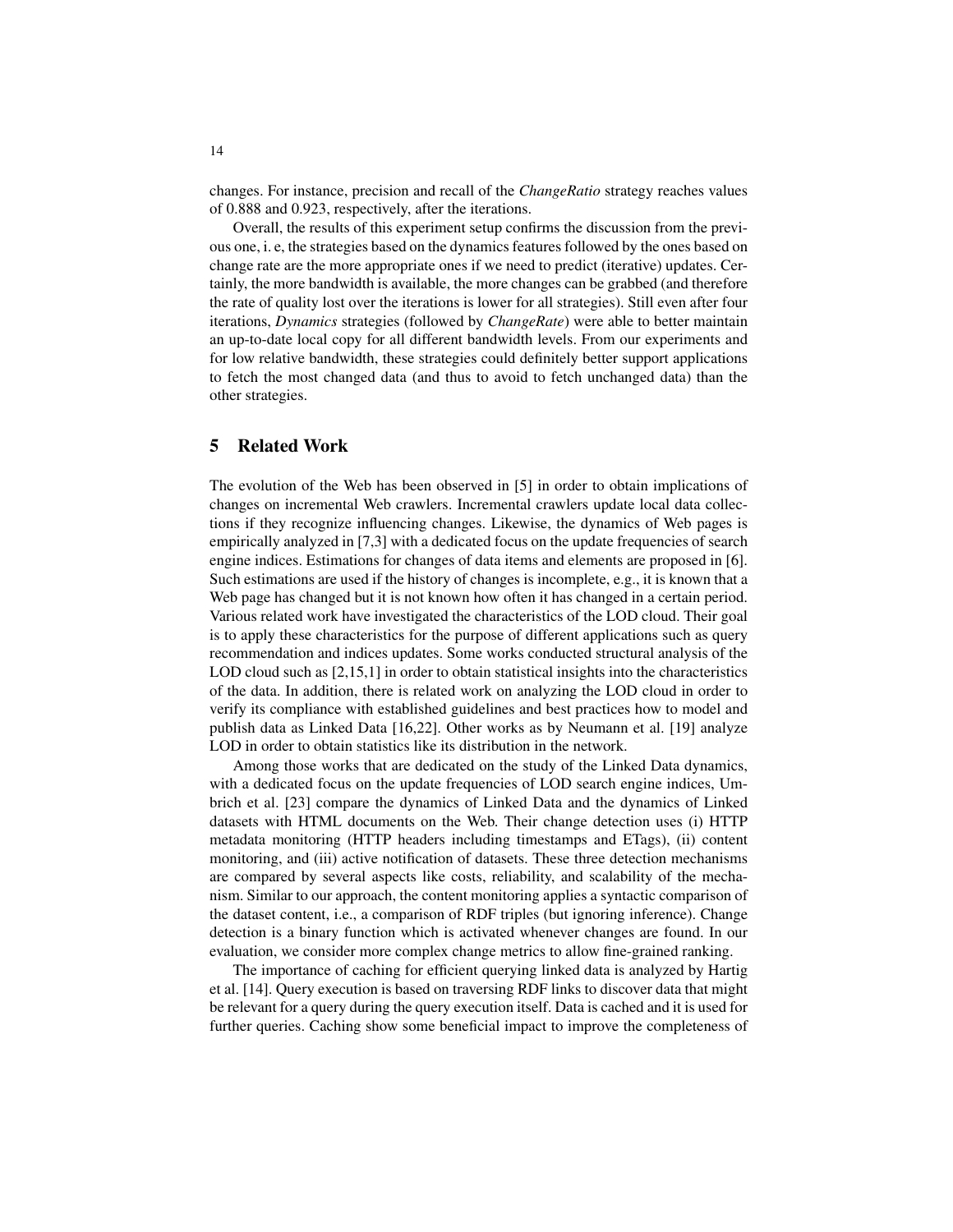the results. Additionally, Umbrich et al. [24] proposed a hybrid approach for answering SPARQL queries, i. e, deciding which parts of a query are suitable for local/remote execution. The authors estimate the freshness of materialized data using the notion of coherence for triple patterns against the live engine. Dehghanzadeh et al. [8] extend this approach by extending the statistics of cardinality estimation techniques that are used in the join query processing phase.

The Dynamic Linked Data Observatory is a monitoring framework to analyze dynamics of Linked Data [17]. Snapshots of the Web of data are regularly collected and then compared in order to detect and categorize changes. Using these snapshots, the authors study the availability of documents, the links being added to the documents, and the schema signature of documents involving predicates and values for rdf:type and determine their change rate. Motivated by this work, Dividino et al. [11] analyzed the changes on the usage of the vocabulary terms in the DyLDO dataset. The authors show that the combination of vocabulary terms appearing in the LOD documents changes considerably.

### 6 Conclusion

In this paper, we propose and evaluate scheduling strategies for updating on a largescale LOD dataset that is obtained from the cloud by weekly crawls over the course of three years. In a first setup, where we evaluate the quality of update strategies for a single and isolated update of a local data cache, we observe that update strategies based on dynamics or change rate make best use of limited resources in terms of bandwidth. For very low relative bandwidth, the strategies based on data source dynamics provide better results. Already only with 15% available bandwidth, we observed improvements of precision and recall for dynamics from 0.862 to 0.924 and from 0.892 to 0.957, respectively.

In a second evaluation setup, we evaluate the behavior of the strategies in a realistic scenario (e. g., a LOD search engine updating its caches) which involves measuring the quality of the local data cache when considering iterative updates over a longer period of time. Overall the results of this experiment setup confirms the discussion from the previous one. Especially for low relative bandwidth, update strategies based on dynamics or change rate are more appropriate to support applications to fetch the most changed data (and thus to avoid to fetch unchanged data) than the others strategies.

In future work, we plan to investigate the impact on the performance when combining different update strategies. We also intend to consider further evaluation setups such as the cold start setup, i. e., we measure how good is an update strategy starting from an empty cache and considering iterative updates over a longer period of time. At last, we mentioned in this paper that the implemented strategies do not differentiate whether a source is unavailable for a period of time or is deleted from the cloud. Therefore, we plan to extend these strategies to consider the availability of the LOD sources over time.

Acknowledgments The research leading to these results has received funding from the European Community's Seventh Framework Programme under grant agreement n <sup>o</sup> 610928.